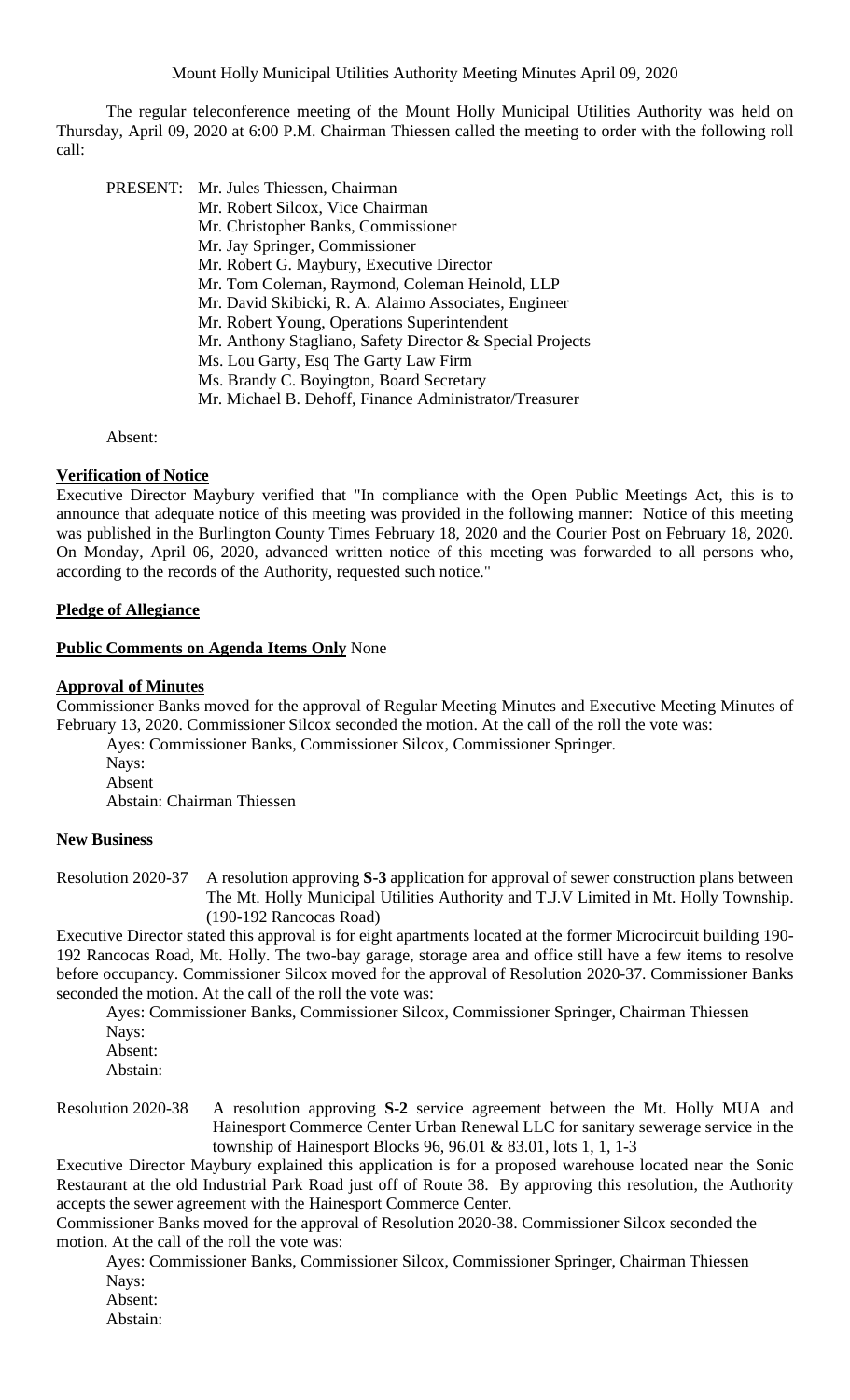Resolution 2020-39 A resolution approving an **S-1NR** application for sewerage service between the Mt. Holly MUA and MRP Industrial NE, LLC Inc. for a warehouse in the township of Westampton Block 902, Lost 1-3

Resolution 2020-40 A resolution approving **S-2** service agreement between the Mt. Holly MUA and MRP Industrial NE, LLC for sanitary sewerage service in the township of Westampton Block 902, Lots 1-3.

Commissioner Silcox moved for the approval of Resolution 2020-39 & Resolution 2020-40. Commissioner Banks seconded the motion. At the call of the roll the vote was:

Ayes: Commissioner Banks, Commissioner Silcox, Commissioner Springer, Chairman Thiessen Nays: Absent:

Abstain:

Resolution 2020-41 A resolution appropriating funding from the improvement & replacement fund for the purchase of a new Vactor Truck & authorizing the advertisement of bids.

Executive Director Maybury informed the board this resolution is to purchase a replacement Vactor Truck used for maintaining the sewer mains in the collections system. Commissioner Springer moved for the approval of Resolution 2020-41.

Commissioner Silcox seconded the motion. At the call of the roll the vote was:

Ayes: Commissioner Banks, Commissioner Silcox, Commissioner Springer, Chairman Thiessen Nays: Absent: Abstain:

Resolution 2020-42 A resolution of the Mt. Holly Municipal Utilities Authority authorizing a professional services contract for 10-Micron Filter Panels with Veolia Water Technologies, Inc.

Executive Director Maybury explained this purchase is a proprietary purchase that falls under a professional service because of the uniqueness of the components. Commissioner Silcox asked if this purchase is in our budget. Executive Director confirmed it has been budgeted. Commissioner Springer moved for the approval of Resolution 2020-42. Commissioner

Silcox seconded the motion. At the call of the roll the vote was:

Ayes: Commissioner Banks, Commissioner Silcox, Commissioner Springer, Chairman Thiessen Nays: Absent: Abstain:

Resolution 2020-47 A resolution approving **S-2** service agreement between the Mt. Holly MUA and Lumberton Family Apartments Urban Renewal, LLC for sanitary sewerage service in the Township of Lumberton Block 22, Lots 8.03

Executive Director Maybury stated this is for seventy low and moderate apartments and it is located in a larger future project by the Viking Group. Commissioner Springer moved for the approval of Resolution 2020-47. Commissioner Silcox seconded the motion. At the call of the roll the vote was:

Ayes: Commissioner Banks, Commissioner Silcox, Commissioner Springer, Chairman Thiessen Nays: Absent: Abstain: